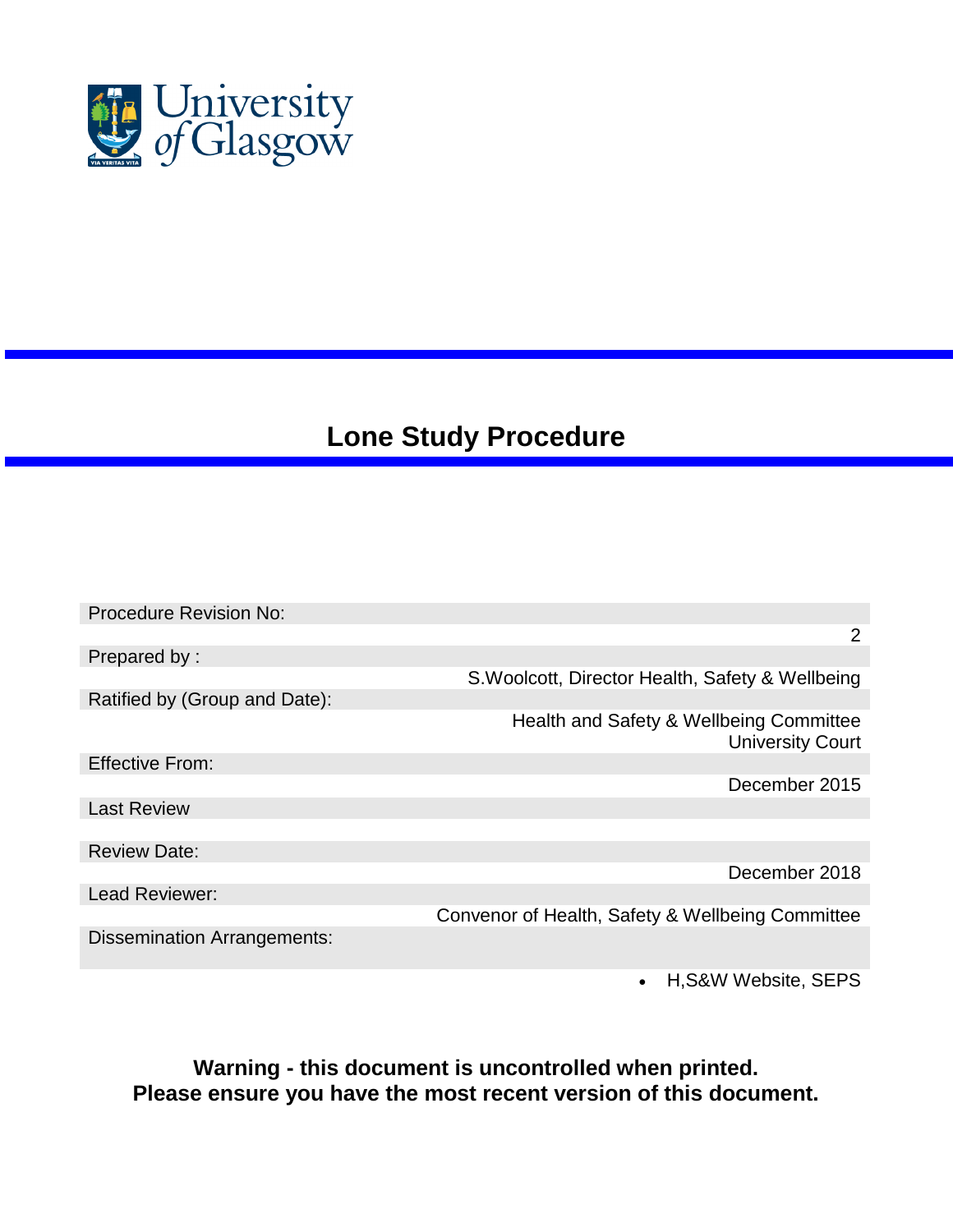# **Contents**

| <b>Section 1</b>  | <b>Procedure Status</b>                                          | Page 3  |
|-------------------|------------------------------------------------------------------|---------|
| <b>Section 2</b>  | <b>Introduction and Legal Requirements</b>                       | Page 3  |
| <b>Section 3</b>  | <b>Risk Assessment</b>                                           | Page 4  |
| 3.1               | <b>General Guidance on Risk Assessment</b>                       | Page 4  |
| 3.2               | Who should be conducting lone study risk assessments?            | Page 4  |
| 3.3 <sub>2</sub>  | Risk Assessing Lone Study - what's different?                    | Page 4  |
| 3.4               | What happens after the risk assessment has been carried out?     | Page 5  |
| <b>Section 4</b>  | <b>Risk Assessment Guidance for Common Lone Study Situations</b> | Page 7  |
|                   | 4.1 Lone Study – Visits to Domestic Premises                     | Page 7  |
|                   | 4.2 Lone Study – Studying Alone in University Buildings and      | Page 8  |
|                   | <b>Surrounding Areas</b>                                         |         |
|                   | 4.3 Lone Study - Field Work in remote and/or rural areas         | Page 10 |
| 4.4               | Lone Study - Driving and other travel between sites              | Page 11 |
| <b>Appendix 1</b> | <b>Lone Study - Risk Assessment Form</b>                         | Page 13 |
| <b>Appendix 2</b> | Requirements regarding Information, Instruction and Training     | Page 16 |
| <b>Appendix 3</b> | <b>Guidelines for Students on Lone Study Activities</b>          | Page 17 |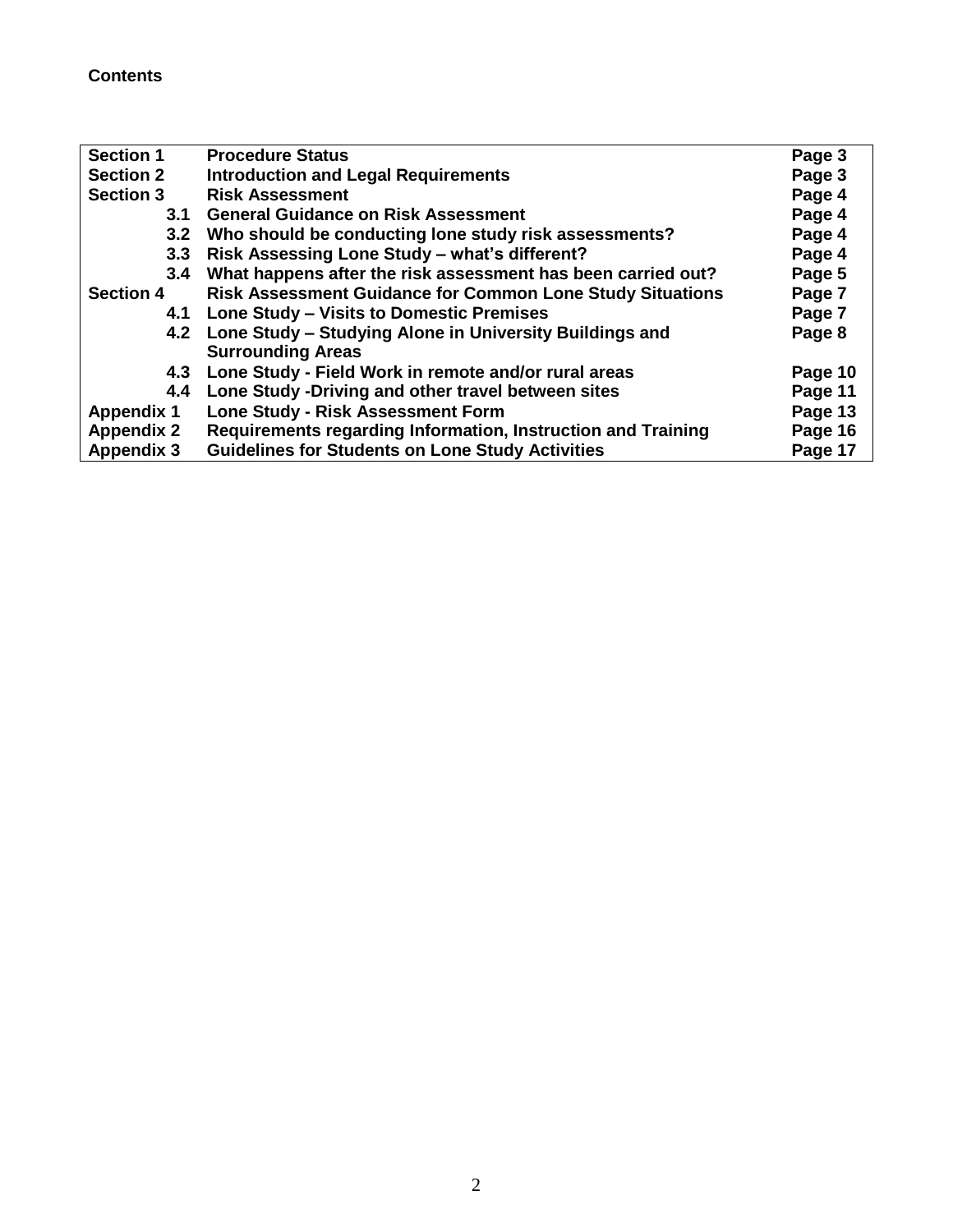#### **Section 1 Procedure Status**

This is one of a number of procedures which support the University's Health, Safety & Wellbeing **Policy** 

#### **Section 2 Introduction and Legal Requirements**

The purpose of this procedure is to assist those involved in organising courses and study-related activities, and supervising PGR students, to ensure systems are in place to protect students who are required to study or carry out other course activities by themselves for significant periods of time, within University premises or at other sites provided or organised by the University. Where reference is made to course/ activity organisers, this refers also to PGR students' supervisors and relevant administrative authorities within Schools/ Colleges and Research Institutes with responsibilities for the health and safety of students.

Lone study may occur:

- During normal operational hours at a remote location either on University premises or during a domiciliary or other offsite visit;
- When carrying out course or study-related activities outside normal operational hours, whether at the University or elsewhere.

It is not the same as the chance occurrence of a student being on their own. For example, at every lecture, there is somebody who arrives first or leaves last, or an individual may need to go into an unoccupied storeroom.

The Health and Safety at Work etc Act 1974, Section 3, sets out a Duty of Care on employers to ensure the health, safety and welfare of those persons, besides employees who are covered by Section 2, who could be affected by the work activity, in this case, students.

There is no general legal prohibition on lone working/ studying but it is the University's responsibility is to ensure the health and safety of those engaged in these activities. However, it is important to appreciate that working alone is specifically prohibited by law in a small number of well- established dangerous situations such as working with live electrical conductors, entry into confined spaces, etc. and students must not be allowed to engage in similarly highly hazardous activities alone and unsupervised.

The Management of Health and Safety at Work Regulations 1999, Regulation 3, states that every employer shall make a suitable and sufficient assessment of 'foreseeable' risks posed by work activities. The University work activities under consideration here are the delivery of higher education, specifically the arrangements and supervision in place for students studying and conducting other aspects of their course work or research in lone situations. This includes all students, including postgraduate research (PGR) students who are often designing their own working arrangements, but are, nonetheless, under the supervision of the University.

Following risk assessment, control measures must be put in place to manage those risks. Risk assessment must devise safe arrangements for students studying in lone situations within University premises, or as part of organised course or study-related activities elsewhere. Special attention is required when assessing lone studying situations, as the inherent risks may be exacerbated by the lack of normal channels of support. Training is particularly important, as there will be no direct supervision of students. Monitoring procedures also need to be established to ensure that students are following safe systems of work.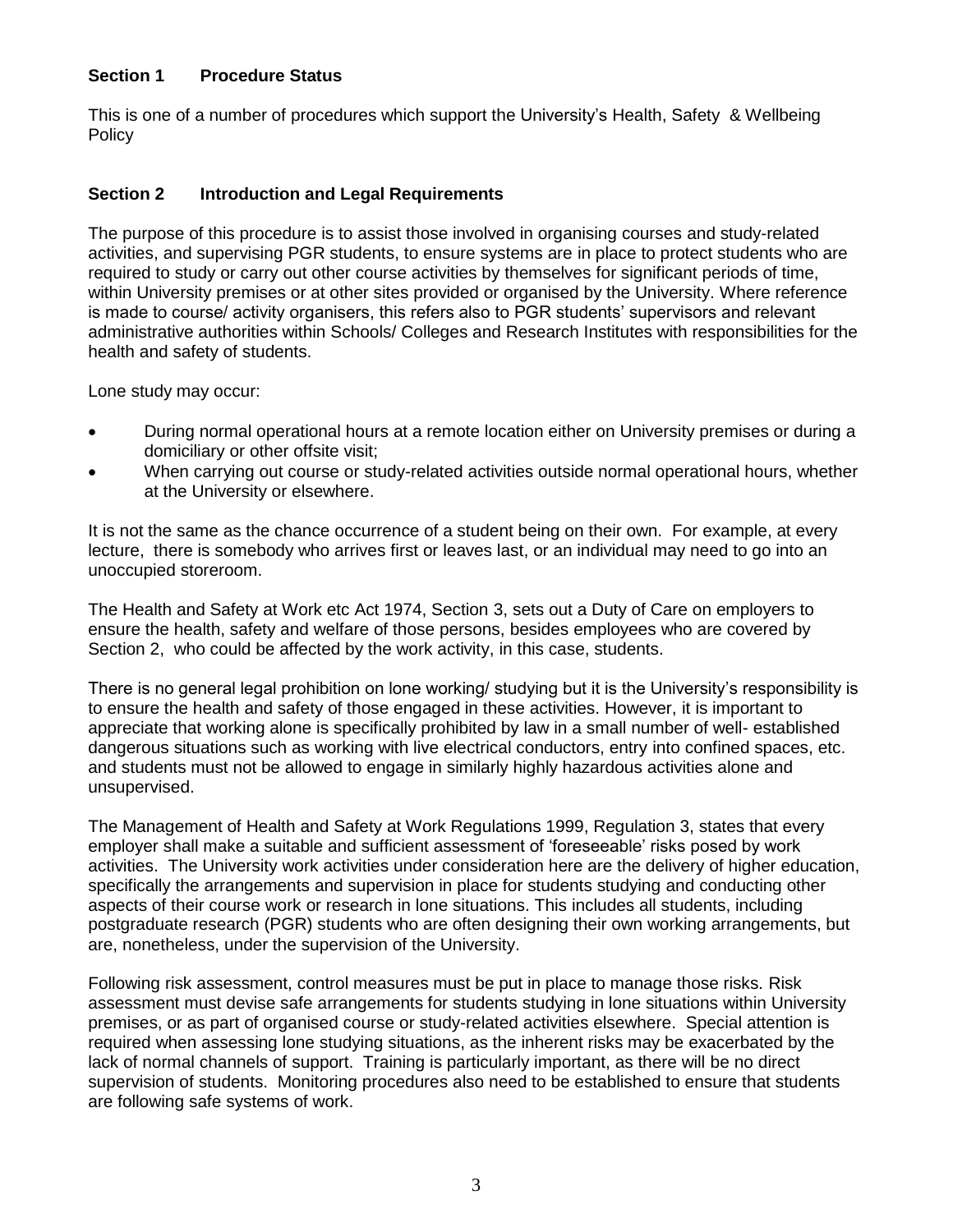#### **Section 3 Risk Assessment**

#### **3.1 General Guidance on Risk Assessment**

Should you require it, detailed guidance on carrying out risk assessments is available on the SEPS website here:

<http://www.gla.ac.uk/services/seps/>

#### **3.2 Who should be conducting lone study risk assessments?**

The following have responsibilities to risk assess lone study activities:

- Anyone involved in organising study activities that may involve elements of lone study (as described in the Introduction).
- Anyone supervising PGR students who may be designing their own research programmes which may include elements of lone study. PGRs may well be expected to contribute to or conduct their own risk assessments, but these should always be overseen by and agreed with their supervisor.
- Anyone managing or supporting spaces provided for study where students may, at certain times of day, be studying on their own
- Anyone responsible for equipment that may be used for lone study activities
- Anyone providing vehicles for students for the purposes of travelling whilst engaged on lone study activities

This may typically, although not exclusively, include Course Organisers, Principal Investigators, technicians, study space managers, transport managers, security and janitorial service managers

## **3.3 Risk Assessing Lone Study – what's different?**

The process of conducting a risk assessment for lone studying is the same really to that followed when assessing more conventional activities. The important difference is that you need to consider how the risk may change when the activity is being carried out by a student on their own, either as a result of the activity itself, its location, or other factors, such as health conditions or disabilities.

Some of the issues that may need special attention when evaluating the risks and planning safe operational procedures are as follows:

#### **a) Can one person adequately control the risk?**

Lone students should not be placed at more risk than others and extra control measures may be required. Precautions should take account of normal tasks and foreseeable emergencies such as fire, equipment failure, illness and accidents. Those with responsibility for carrying out risk assessments should ask questions such as:

- Does the location/ environment present a special risk to the lone student?
- Is there safe access and egress? (This may include the immediate local environment or the surrounding location, for instance in the case of remote activities)
- Can one person safely handle any necessary temporary access equipment, such as portable ladders or trestles?
- Are the welfare facilities adequate?
- Can one person safely handle all plant, substances and goods involved in the task?
- Is there a risk of violence?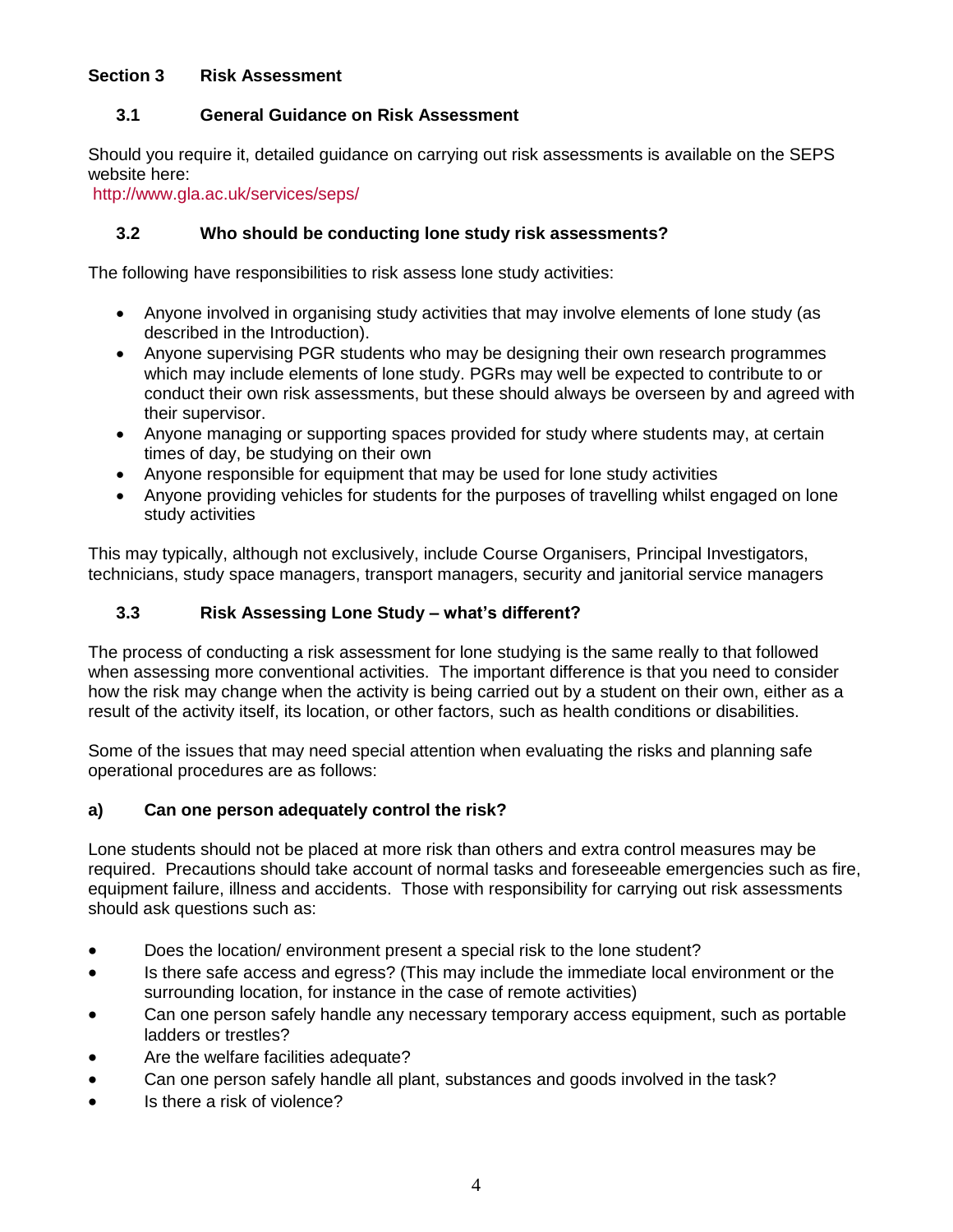These and many more questions are contained in the Lone Study Activity Risk Assessment at Appendix 1.

# **b) What level of training has the individual received?**

The level of experience, qualification and training of the individual concerned will contribute to the level of risk – see Appendix 2 for more detail.

## **c) How will the student be supervised?**

Although lone students won't naturally have constant supervision, there is still a duty to provide appropriate oversight of the activity. Supervision complements the information, instruction and training provided and helps to ensure that students understand the risks associated with their activity and that necessary safety precautions are carried out. It also provides guidance in situations of uncertainty.

The level of supervision required depends on the risks involved and the ability of the lone student to identify and handle health and safety issues and should be based on the findings of the risk assessments. The higher the risk, the greater the level of supervision required. It should not be left to individuals to decide whether they require assistance.

Procedures that need to be in place to monitor lone students may include:

- Supervisors periodically visiting and observing student practice when alone e.g. during out of hours lab work
- Supervisors maintaining contact with students using either a telephone or radio or possibly email or SMS as available.
- Documentation of communication arrangements
- The use of signing in/out systems; and
- Checks that a student has returned to their base or home on completion of their tasks.

Contingency plans should specify the action to be taken if a pre-arranged contact cannot be reached, or if an alarm device is activated, and should be included as part of the risk assessment.

## **d) Is the person medically fit and suitable to work alone?**

Whilst medical fitness should not be a significant factor in most situations, where it is known that a student has a medical condition, checks should be made to establish whether they require any additional support in order for them to carry out lone activities safely. When medical advice is necessary, the student's GP, the Occupational Health Unit, the Counselling and Psychological Service and/ or the Disability Service should be consulted, as appropriate.

## **e) What happens if a person becomes ill, has an accident, or there is an emergency?**

The assessments should take account of the fact that a lone student is more vulnerable when the unexpected happens. Risk assessment should identify foreseeable events and emergency procedures should be established and employees trained in them.

## **3.4 What happens after the risk assessment has been carried out?**

The risk assessment will have identified the physical controls, safe operating procedures, training and supervision necessary to ensure the safety of the lone student. If all of these arrangements are not already in place, they will need to be implemented in a structured way to support the lone study activity. An action plan with target dates for completion of any additional required measures is often helpful in ensuring that the necessary arrangements are put in place effectively.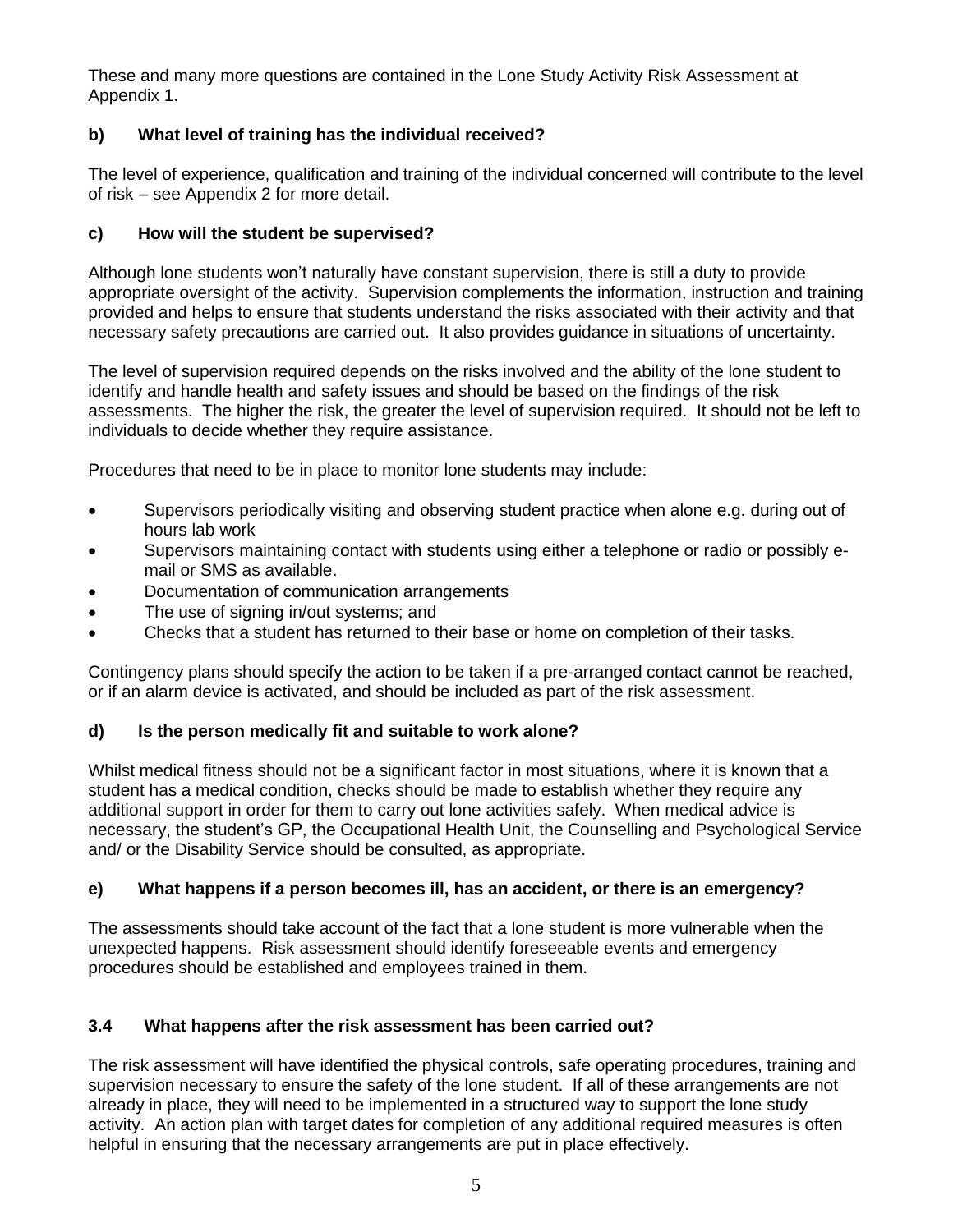#### *All of these safe study arrangements must be communicated to all students under-taking the lone study activity, preferably in writing.*

Arrangements should also be easily accessible for students to consult at all times, this could be through a central manual kept with Heads of Administration, on a local server or other through another suitable mechanism.

Once the safe study arrangements have been implemented they need to be regularly monitored and reviewed locally, as part of day-to-day interactions with students, to ensure they remain effective. Lone students must be actively encouraged to report any incidents which could affect their safety, to allow a proper review of the adequacy of the arrangements.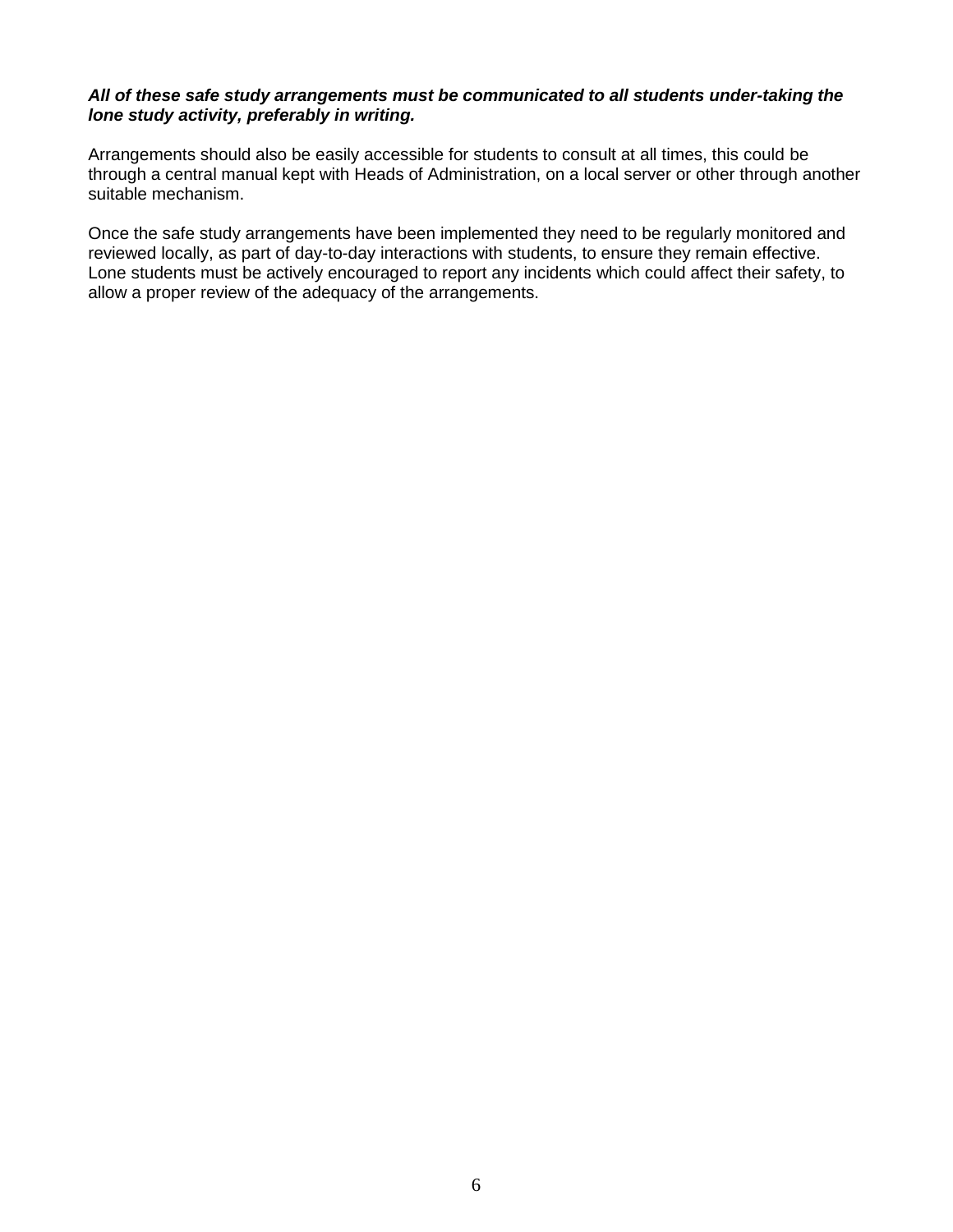# **Section 4 Risk Assessment Guidance for Common Situations**

# **4.1 Lone Study – Visits to domestic premises**

This relates to students who are expected to carry out domiciliary visits – i.e. to private homes, on their own, as part of their study. This could include, for example, taking part in research projects or other similar situations.

# **Risk Assessment**

As most risk here is from the unknown aspects, it is essential that all such visits are subject to a suitable and sufficient risk assessment. Therefore, when considering the associated risks, managers must take into account factors including:

- Known history (if any) of the person being visited;
- Family circumstances;
- Living arrangements;
- Travelling to isolated or rural areas;
- Travelling between appointments;
- Communication availability ; and
- Personal safety and security.

To reduce the risks to the lowest level reasonably practicable, the risk assessment must consider control measures such as:

- Arrange for meetings to be held in University or other suitable premises rather than at the person's home where possible;
- Where possible, avoid lone visits, asking student instead to carry out visits in pairs, particularly if this is a first visit or there is no knowledge of the history of the occupant;
- Implementation of a control system ensuring that information (such as where the lone student is going; who they are visiting; contact address and telephone number; estimated arrival time and duration of visit; time expected to return to base) is shared with course/ activity organisers;
- Training appropriate to the level of risk. This may include any or all of the following:
	- Information and instruction on contact procedures and local risk management protocols
	- Basic personal safety awareness
	- Strategies to prevent and/or de-escalate potentially confrontational or aggressive situations
	- Instructions on the procedures for reporting of all incidents, however minor.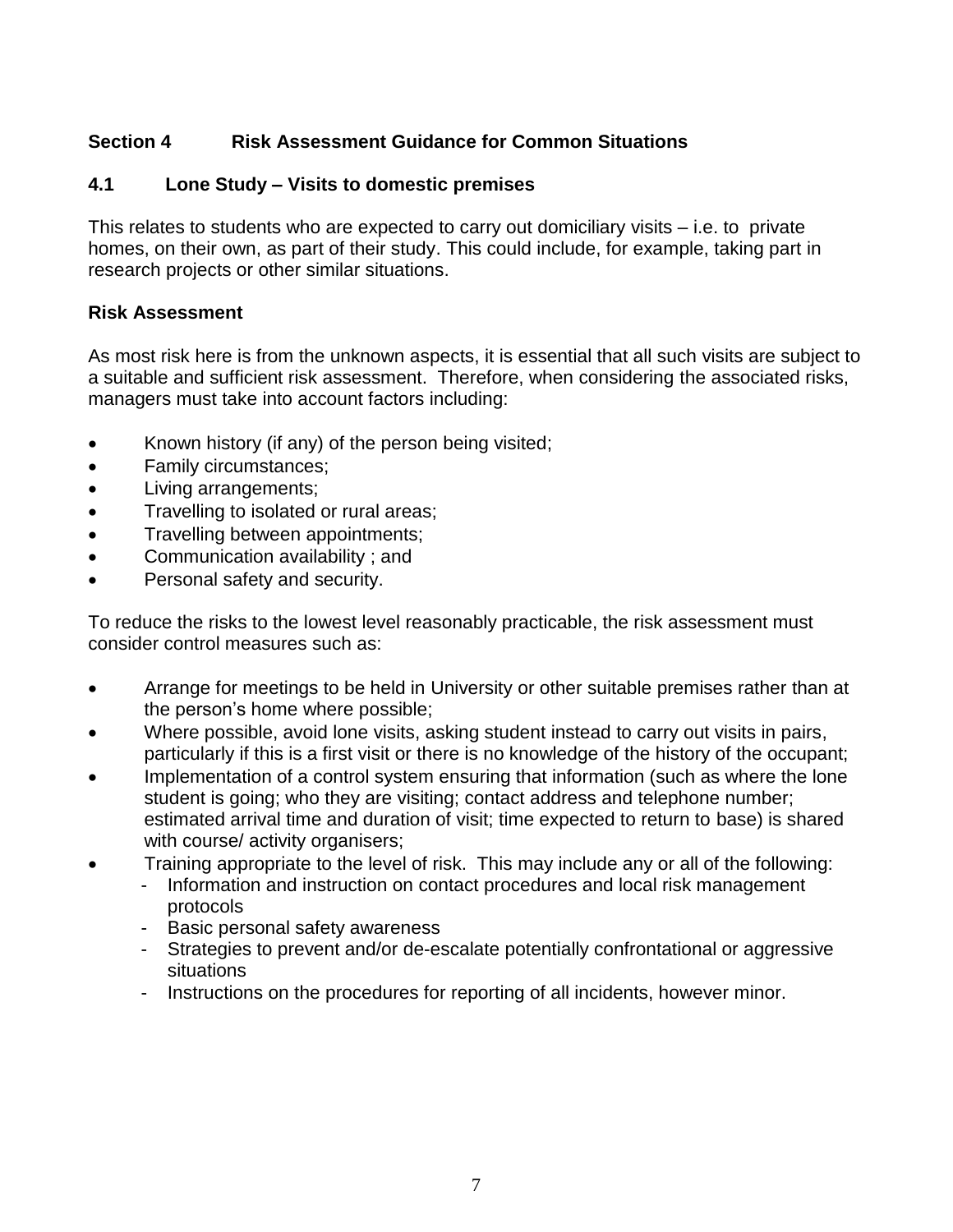# **4.2 Lone Study – Studying alone in University buildings and surrounding areas**

This relates to students, including postgraduate students, carrying out study-related activities alone in University buildings and surrounding grounds.

# **Risk Assessment**

When considering the associated risk of studying alone, course/ activity organisers, and managers of facilities, must take into account the following factors:

- Risk associated with the activity being undertaken;
- The individual's capacity to undertake the activity; and
- Security of the building and grounds.

To reduce the risks to the lowest level reasonably practicable, a risk assessment must be undertaken and control measures put in place. Course and activity organisers should stipulate what activities can and cannot be undertaken alone and/or outside normal working hours – it may be more practical to consider this at School or Research Institute level to ensure consistency of approach and to avoid confusion.

In particular, it is vital that local management systems are in place to protect students who may be alone. Contact procedures should be agreed and implemented so that others are aware of the presence of lone students and what procedures to follow should the student fail to make contact at predetermined times if such an arrangement is in place. These procedures are especially important during work outside normal working hours, as there will be fewer staff members in other areas of the premises to offer support should an incident occur. Ideally entry to buildings should be controllable so that unwanted visitors do not gain access e.g. entrance security systems (e.g. Digilocks or Swipe Card access) should be considered. Panic buttons, linked to a manned location, should also be considered. Within the grounds, thought should be given to the quality of lighting and whether security cameras may also be required.

In addition to the above, where students are carrying out course or study-related activities, all students must undergo training appropriate to the level of risk, as determined in the risk assessment. This training may include any or all of the following, plus other, as appropriate to the activity:

- Information and instruction on contact procedures and local risk management protocols;
- Basic personal safety awareness;
- Strategies to prevent and/or de-escalate potentially confrontational or aggressive situations
- Moving and handling training;
- Safe operating procedures, including those for safe handling of hazardous substances and equipment; and
- Instructions on reporting procedures for incidents, however minor.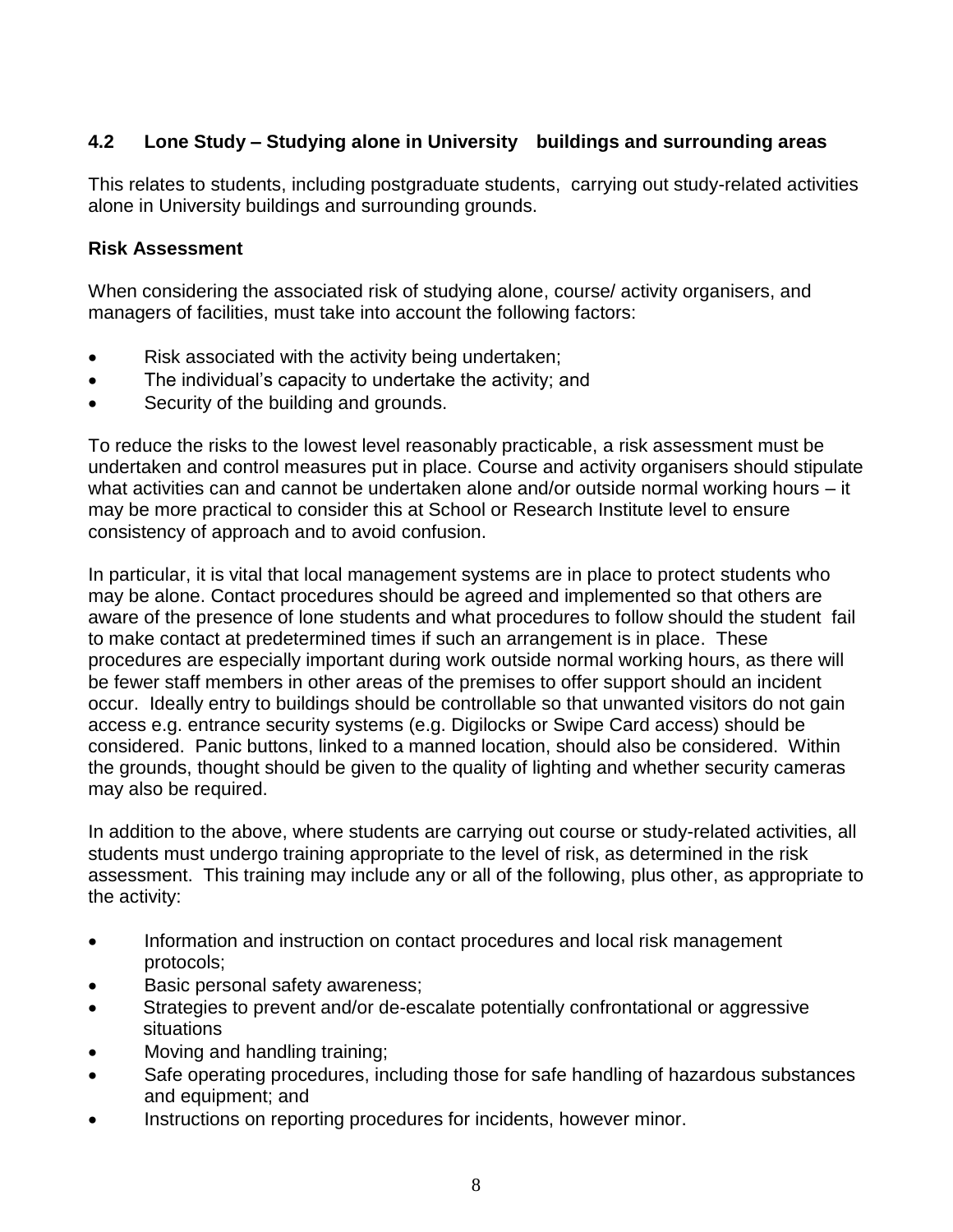Students working alone within a University building during working hours should:

- Ensure they have access to a telephone to call for help if needed;
- Ensure that any keys are secured;
- Call security or emergency services as appropriate if they become anxious regarding their safety; and
- If an incident occurs, report the circumstances, no matter how minor to their course organiser as soon as practicable after the event.
- Be aware of any personal risk factors arising from a medical condition where possible we would encourage students to discuss these with the course/ activity organiser

Students working alone within a University building outside normal working hours as a matter of routine, should:

- Ensure that all windows and doors are secured to prevent unauthorised access, so that the environment is as safe as possible;
- On leaving the area, ensure that all windows are closed and doors locked; and
- If an incident occurs report the circumstances, no matter how minor to your course organiser as soon as practicable after the event.

Students working alone in University grounds should:

- Make themselves aware of the activity risk assessment and the necessary control measures which require to be implemented; and
- Ensure that they comply with any safe operating procedures put in place for their safety.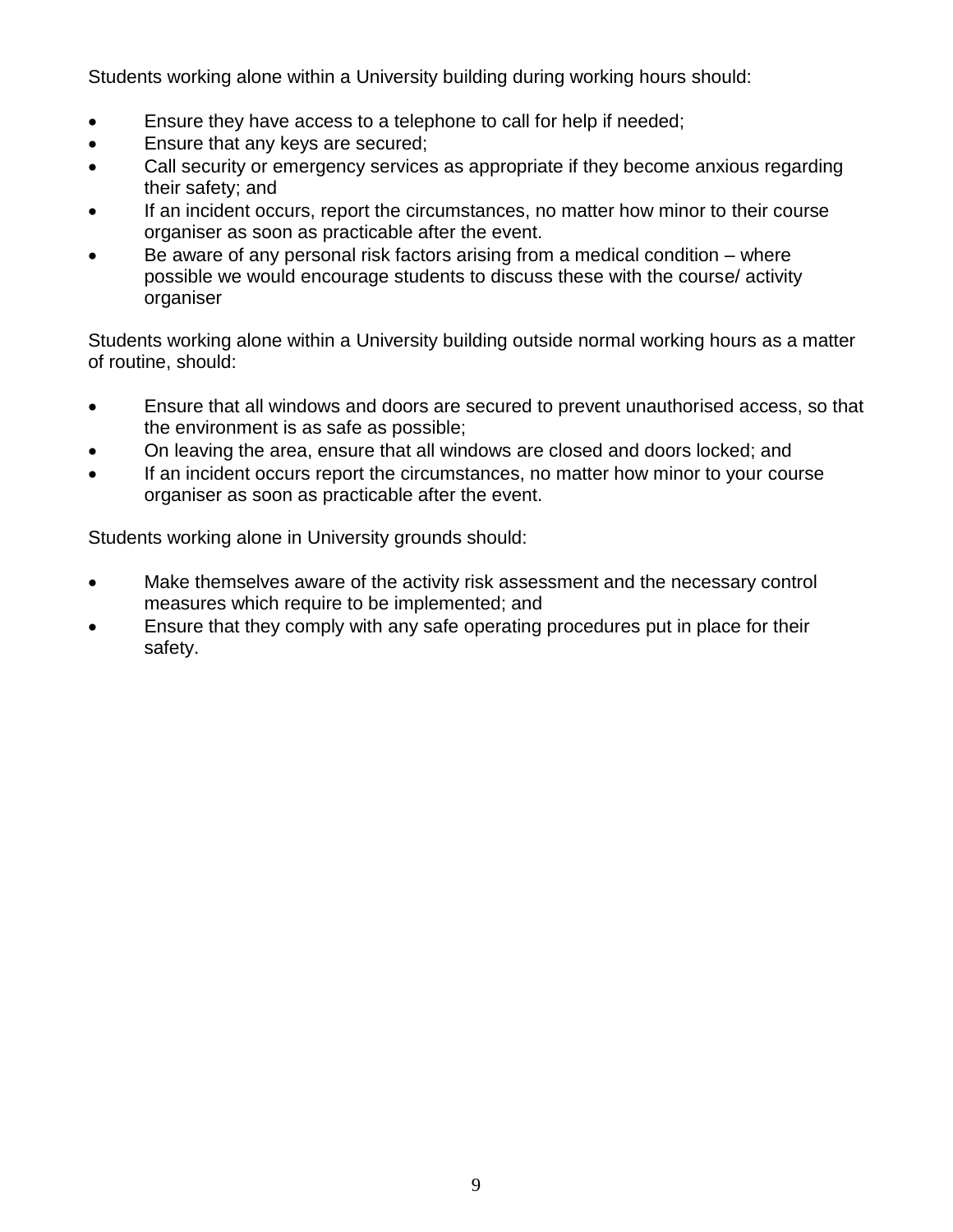# **4.3 Lone Study – Field Work**

This relates to students working alone in the course of carrying out field work which may be in urban or more remote and/ or rural areas.

# **Risk Assessment**

When considering the associated risk of carrying out field work in remote areas, whether urban or rural, course/ activity organisers must take into account the following factors:

- Risk associated with the activity being undertaken;
- The individual's capacity to undertake the activity;
- Suitability of equipment in use for exposure to elements
- Availability/ Suitability of personal protective equipment for use in exposed situations
- Distance from nearest A&E and other emergency services and First Aid provision;
- Risks associated with travel in remote areas;
- Likelihood of having to deal with confrontation
- Communication availability ; and
- Personal safety and security

To reduce the risks to the lowest level reasonably practicable, the risk assessment must consider control measures appropriate to the activity, which may include for instance:

- Whether a minimum of 2 people should be allocated to this field activity
- Whether alternative communication technology is available for use in isolated situations
- Implementation of a management control system ensuring that information (such as where the field work is taking place; the duration of the activity; anticipated time of arrival on site, departure from site and return to normal work base; any special contact arrangements; location and contact details of accommodation etc.) is easily available to the course/ activity organiser or other suitable person.
- Provision of alternative fieldwork equipment for use in exposed conditions
- Provision of basic or enhanced first aid equipment
- Advanced notification of field work activity to emergency services
- Training appropriate to the level of risk. This may include any or all of the following:
	- Information and instruction on contact procedures and local risk management protocols
	- Basic personal safety awareness
	- Strategies to prevent and/or de-escalate potentially confrontational or aggressive situations
	- Moving and handling training
	- Procedures for safe handling of any substances or waste
	- Procedures for safe use of equipment
	- Instructions on the procedures for reporting of all incidents, however minor
	- First Aid training suitable to the circumstances.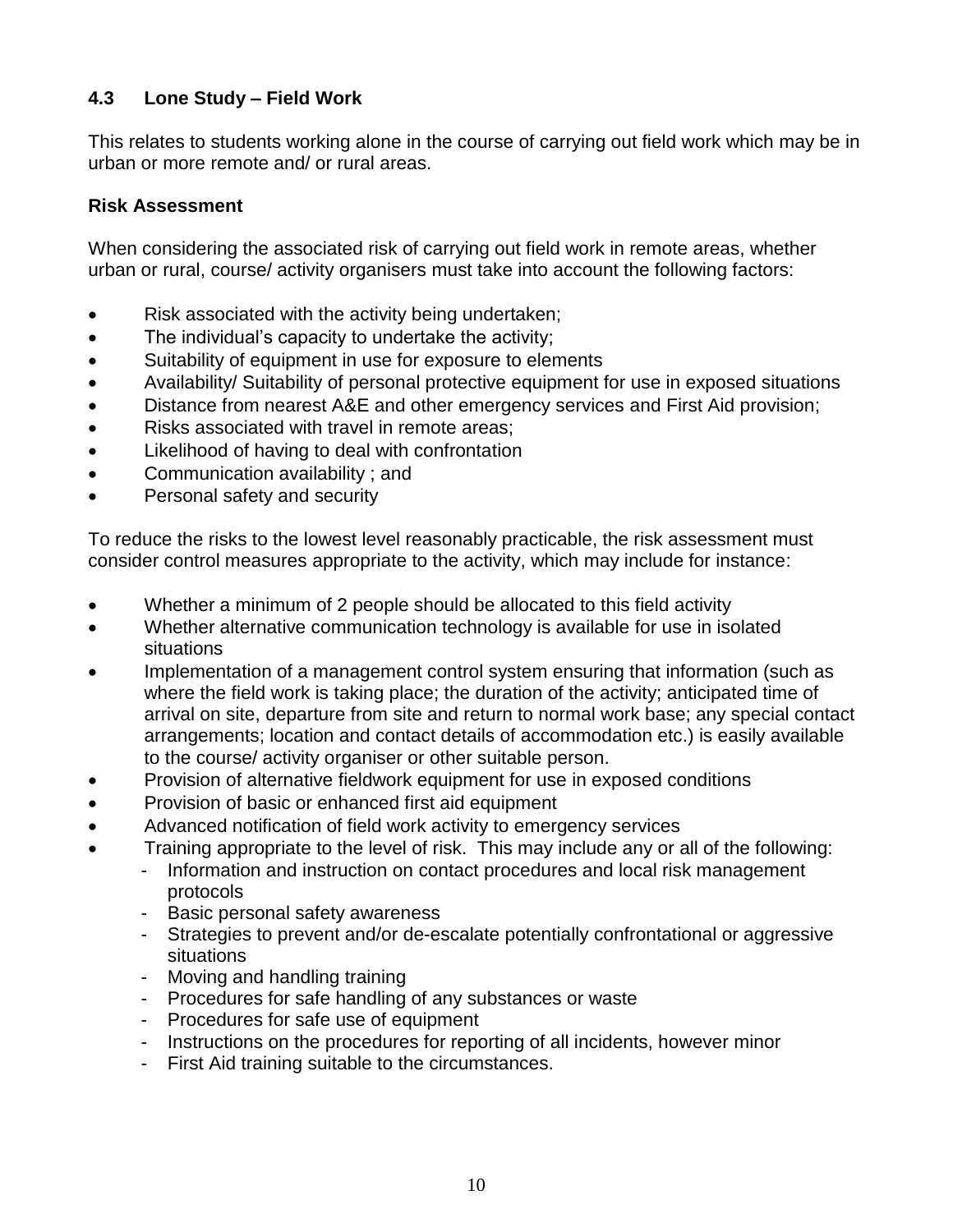# **4.4 Lone Study – Driving and other travel between sites**

This relates to students travelling alone between locations, and effective measures required to be put in place to reduce the risks to the lowest level practicable.

# **University staff Responsibilities**

Course/ activity organisers should undertake a risk assessment based on the frequency of lone travel and the location and distance between sites, times of travel (i.e. during hours of darkness or in daytime), the potential for threat to personal safety etc. (See attached Lone Study Risk Assessment Form.) Risk controls should be documented and may include:

- Training on safe procedures (e.g. planning ahead for the journey, the use of checking in procedures and other contact schemes etc);
- Personal safety awareness training;
- Procedures to follow in the event of vehicle breakdown; and
- Procedures to follow in the event of an accident or other incident.

An evaluation of the remaining risks requires to be taken and a decision made as to whether existing precautions are adequate or whether more should be done. Where further controls are required, these require to be implemented and monitored for effectiveness.

The University has a right to expect students to drive safely and conduct themselves in a manner that does not contravene the Road Traffic Act or endanger the safety of others. Although mobile phones may be the preferred method of contact, no one should expect a student to endanger themselves, other road users or pedestrians by expecting them to make or receive calls whilst driving. The University could be held liable, as well as the driver, if students are encouraged to use a mobile when driving.

Where students are using University vehicles for driving to and from activities, they must be made aware of their own responsibilities with regards to checking the vehicle is road-worthy and has sufficient fuel etc. as well as the University arrangements for breakdown recovery, insurance etc.

# **Students' Responsibilities**

Students are expected to take reasonable care of themselves and others affected by their activities and also to cooperate with the University on health and safety issues. They have a duty to comply with procedures put in place to minimise the risk to their health and well being and not to misuse any equipment provided for their safety.

If issued with a mobile telephone as part of a lone-working safety measure, it is the responsibility of the lone student to use it appropriately, and whilst parked safely, or with a suitable hands free device. It is also their responsibility to ensure that they do not breach road traffic legislation by making or receiving calls while holding the handset whilst driving. The University does not encourage any telephone use while driving and will co-operate with police enquires resulting from a road traffic accident.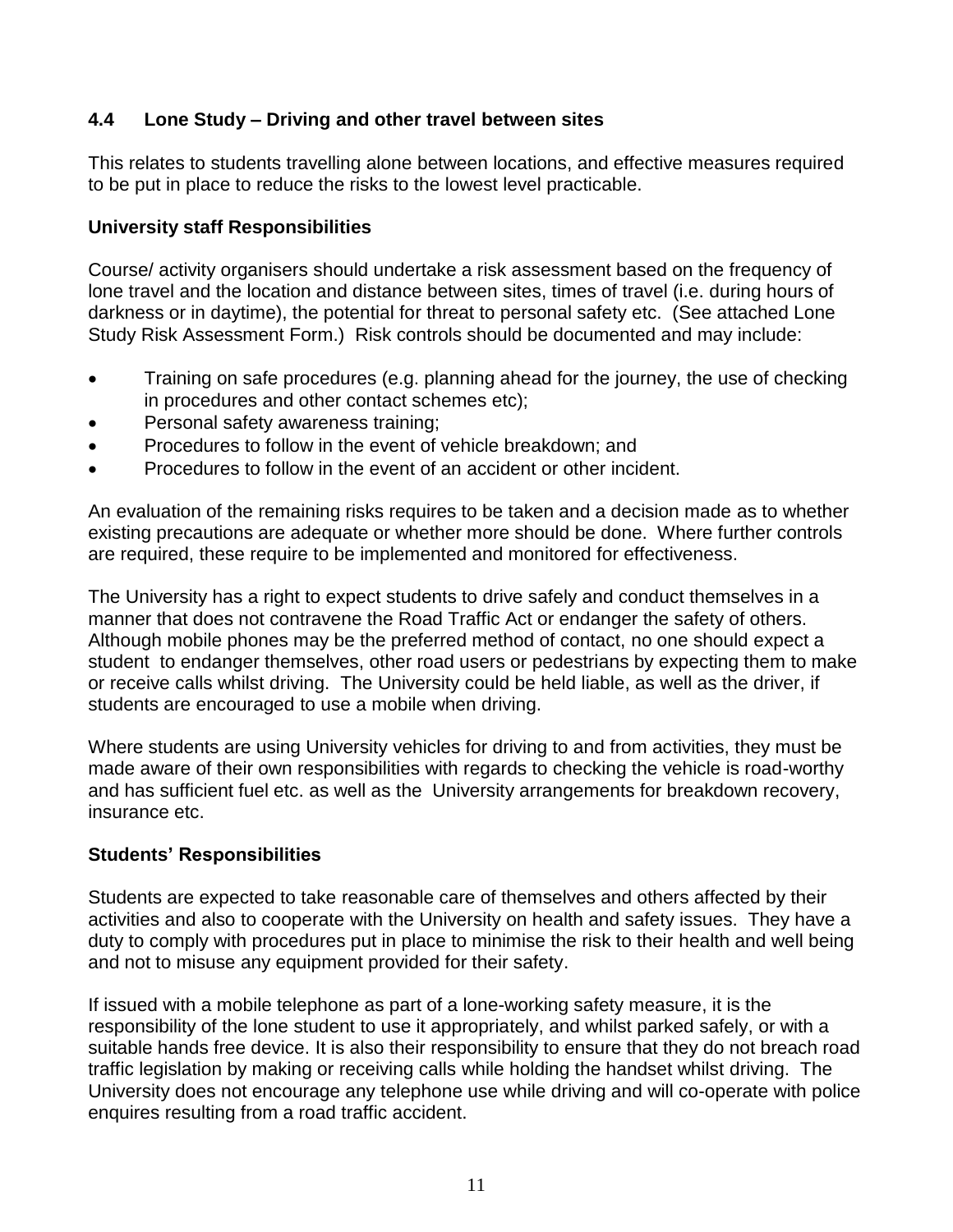Students are also reminded that, where they are using their own vehicles to travel between sites, they must ensure that they are maintained in a roadworthy condition, have a current MoT (where necessary) and that their insurance extends to this use. They must conduct themselves in a manner that does not contravene the Road Traffic Act or endanger the safety of others. They should ensure that they never drive under the influence of alcohol or drugs. Some prescription drugs can also adversely affect the ability to drive safely and advice should be sought from GPs or pharmacists. Additionally, students should make their course/ activity organisers aware of any health problems or personal circumstances which could make driving more hazardous. When using University vehicles, students must act according to the guidelines laid down by the University's Transport Services.

When using public transport, good journey planning helps avoid long waits on your own, e.g. at bus stops. It also reduces the need to study maps and appear lost. On the train make a point of sitting in a carriage with other people, rather than on your own. Keep valuables secure and out of sight and avoid distractions (e.g. head phones) that may make you unaware of what is happening in your surroundings. Where possible, arrange to be met at a train station to avoid walking home on your own after dark.

If using taxis, try to always use licensed vehicles, and always sit in the rear of the vehicle.

Students must report any accident and also follow the reporting procedures for any incident which affects, or may have affected, personal safety during the course of transiting between sites.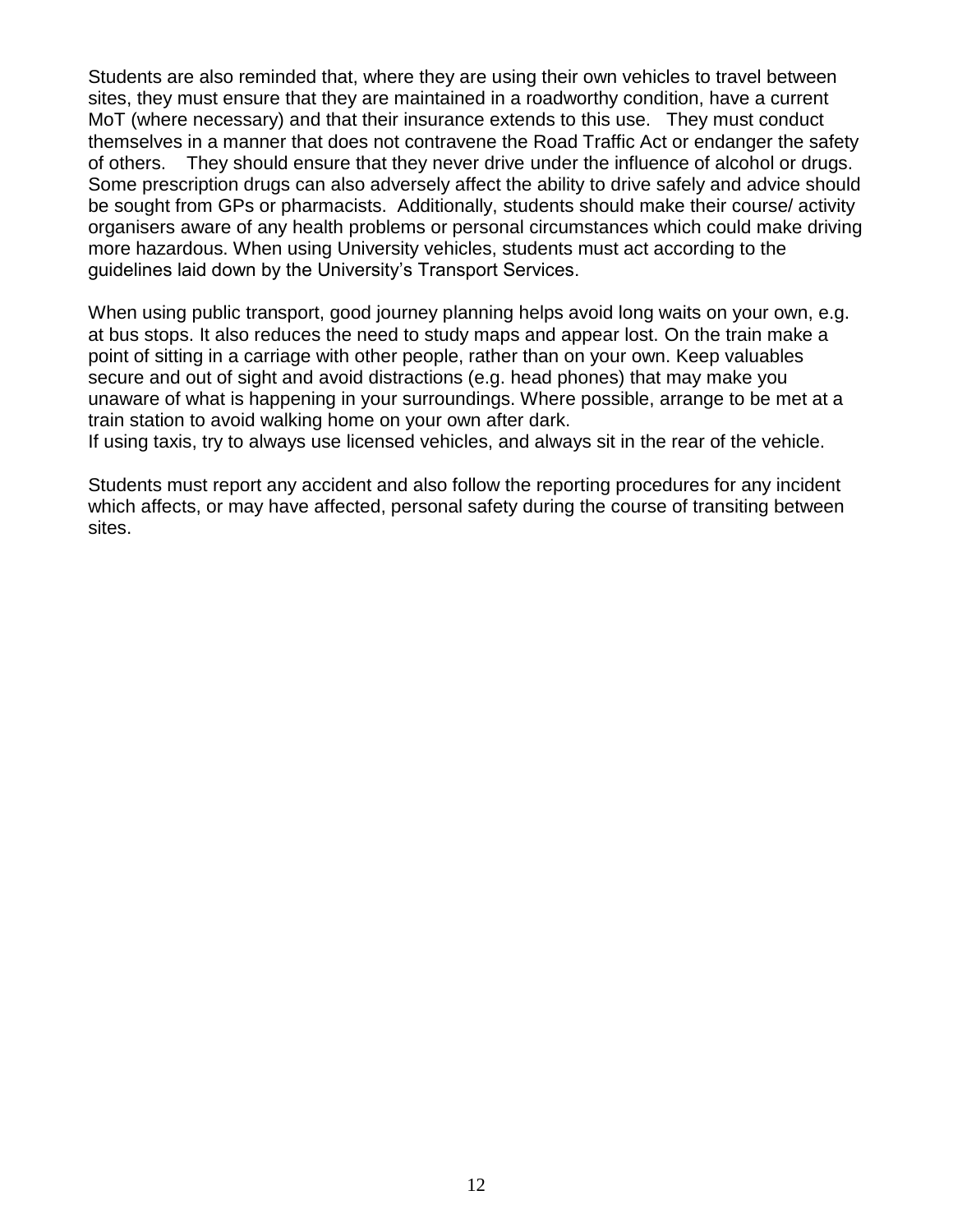# **Appendix 1**

# **Lone Study Activity Risk Assessment Form.**

| <b>Description of study activity:</b> | Number of students exposed: |
|---------------------------------------|-----------------------------|
|                                       |                             |

College/ University Services **Supervice:** School/ RI/ Service:

| Risk assessment carried out by: | Date completed: | <b>Review date:</b> |
|---------------------------------|-----------------|---------------------|
| Assessor's signature:           |                 |                     |

| Main risks and issues of concern                           | Domiciliary<br>Visits | Working<br>Alone in<br>Buildings | Between<br>Sites<br>Travel | Field Work<br>Remote |
|------------------------------------------------------------|-----------------------|----------------------------------|----------------------------|----------------------|
|                                                            |                       |                                  |                            |                      |
| Are lone students involved in?                             | Yes/                  | Yes/                             | Yes/                       | Yes/                 |
|                                                            | <b>No</b>             | <b>No</b>                        | <b>No</b>                  | <b>No</b>            |
| Do students carry out visits/travel to high-risk locations | Yes/                  | Yes/                             | Yes/                       | Yes/                 |
| (for example, areas with high crime rates)?                | No.                   | <b>No</b>                        | <b>No</b>                  | <b>No</b>            |
| Do students carry out visits during unsociable hours or    | Yes/                  | Yes/                             | Yes/                       | Yes/                 |
| out with normal office hours?                              | No.                   | <b>No</b>                        | <b>No</b>                  | <b>No</b>            |
| Is there a security provision?                             | Yes/                  | Yes/                             | Yes/                       | Yes/                 |
|                                                            | <b>No</b>             | <b>No</b>                        | <b>No</b>                  | <b>No</b>            |
| Does any student have medical problems that may put        | Yes/                  | Yes/                             | Yes/                       | Yes/                 |
| them at a higher risk of becoming unwell when working      | <b>No</b>             | <b>No</b>                        | <b>No</b>                  | <b>No</b>            |
| alone?                                                     |                       |                                  |                            |                      |
| Is First Aid available if the student becomes ill or       | Yes/                  | Yes/                             | Yes/                       | Yes/                 |
| injured?                                                   | <b>No</b>             | <b>No</b>                        | <b>No</b>                  | <b>No</b>            |
| Do student activities involve handling dangerous           | Yes/                  | Yes/                             | Yes/                       | Yes/                 |
| substances (Chemicals, Bio-Hazards)?                       | No.                   | <b>No</b>                        | <b>No</b>                  | <b>No</b>            |
| Can all the equipment required for the activity, be        | Yes/                  | Yes/                             | Yes/                       | Yes/                 |
| carried safely by one person?                              | <b>No</b>             | <b>No</b>                        | <b>No</b>                  | <b>No</b>            |
| Do students carry valuable materials or equipment?         | Yes/                  | Yes/                             | Yes/                       | Yes/                 |
|                                                            | No.                   | <b>No</b>                        | <b>No</b>                  | <b>No</b>            |
| Once on site do students work in isolation?                | Yes/                  | Yes/                             | Yes/                       | Yes/                 |
|                                                            | No.                   | <b>No</b>                        | <b>No</b>                  | <b>No</b>            |
| When on university property, does the activity involve     | Yes/                  | Yes/                             | Yes/                       | Yes/                 |
| working in different areas around the university alone?    | No.                   | <b>No</b>                        | <b>No</b>                  | <b>No</b>            |
| Is there poor access/bad lighting to the building?         | Yes/                  | Yes/                             | Yes/                       | Yes/                 |
|                                                            | <b>No</b>             | <b>No</b>                        | <b>No</b>                  | <b>No</b>            |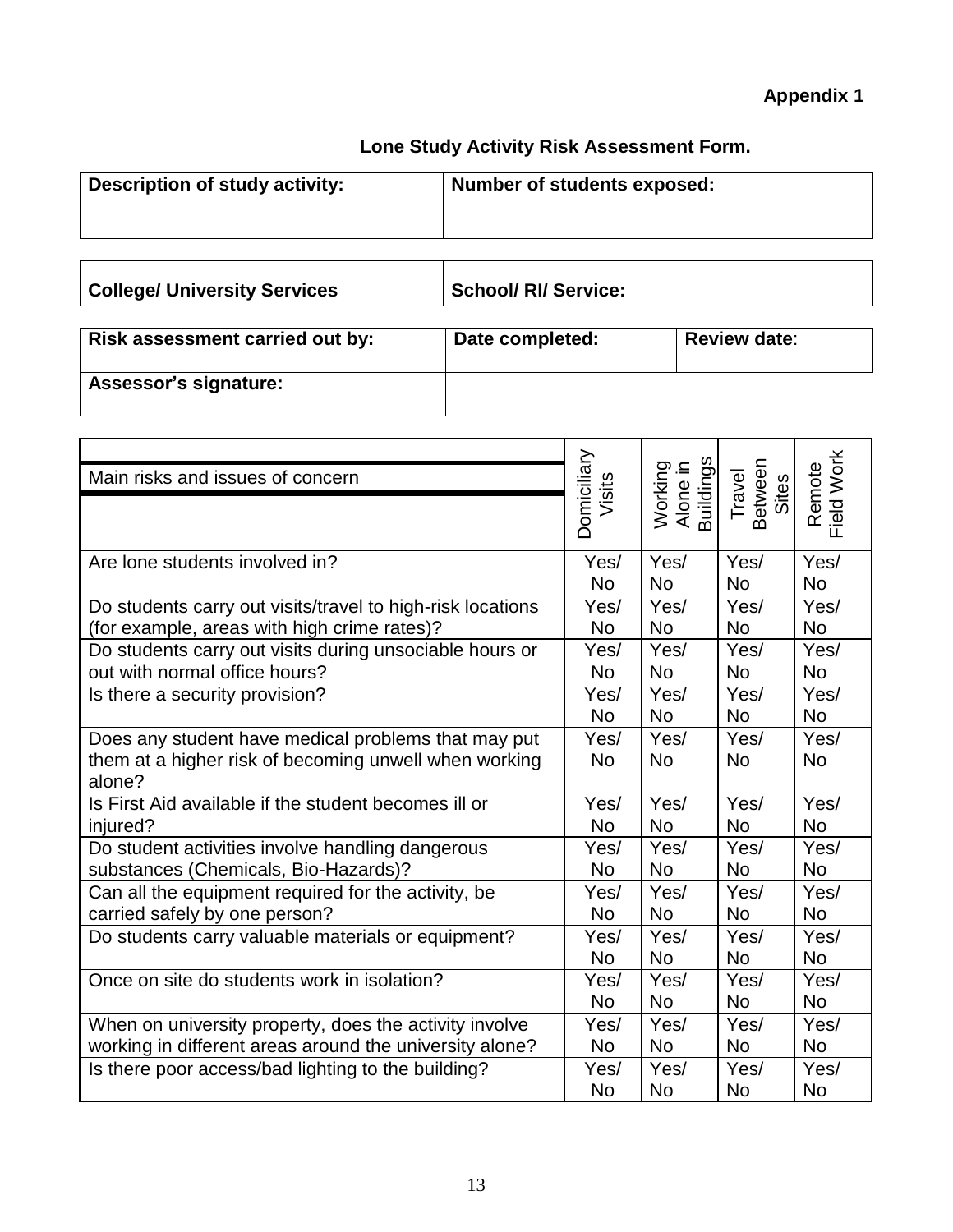| Do students carry out visits or meet with members of the     | Yes/      | Yes/      | Yes/      | Yes/      |
|--------------------------------------------------------------|-----------|-----------|-----------|-----------|
| public in isolated areas?                                    | No        | <b>No</b> | <b>No</b> | <b>No</b> |
| Do students visit unfamiliar members of the public?          | Yes/      | Yes/      | Yes/      | Yes/      |
|                                                              | No.       | <b>No</b> | <b>No</b> | <b>No</b> |
| Does the activity involve visits to high-risk or unstable or | Yes/      | Yes/      | Yes/      | Yes/      |
| unpredictable individuals?                                   | <b>No</b> | <b>No</b> | <b>No</b> | <b>No</b> |
| Are first year students involved in visits to domestic       | Yes/      | Yes/      | Yes/      | Yes/      |
| premises?                                                    | No.       | <b>No</b> | <b>No</b> | <b>No</b> |
| Do students visit multiple sites on same journey             | Yes/      | Yes/      | Yes/      | Yes/      |
|                                                              | No.       | <b>No</b> | <b>No</b> | <b>No</b> |
| Do supervisors know where students are going? (e.g.          | Yes/      | Yes/      | Yes/      | Yes/      |
| Do students decide the order and when to do visits)          | No.       | <b>No</b> | <b>No</b> | <b>No</b> |
| Others (Please give details below):                          |           |           |           |           |
|                                                              |           |           |           |           |
|                                                              |           |           |           |           |
|                                                              |           |           |           |           |

| Existing control measures – Tick if these are in place and give details below     |                                                                    |  |  |
|-----------------------------------------------------------------------------------|--------------------------------------------------------------------|--|--|
| Do you provide accompanied visits when                                            | Have you issued personal attack                                    |  |  |
| there are concerns about safety?                                                  | alarms?                                                            |  |  |
| Are there systems for monitoring students                                         | Do you use two-way radios/mobiles                                  |  |  |
| whereabouts and movements and for                                                 | or other communication systems?                                    |  |  |
| regularly reporting to base? (Please attach                                       |                                                                    |  |  |
| details)                                                                          |                                                                    |  |  |
| Do you provide joint working for high-risk                                        | Do students have information and                                   |  |  |
| activities?                                                                       | training on basic personal safety?                                 |  |  |
| Is there closed-circuit television within or                                      | Are students trained, where                                        |  |  |
| around the building?                                                              | appropriate, in strategies to prevent                              |  |  |
|                                                                                   | and/or de-escalate potentially                                     |  |  |
|                                                                                   | confrontational or aggressive                                      |  |  |
|                                                                                   | situations                                                         |  |  |
| Are entrance security systems in use (for                                         | Do students have access to report                                  |  |  |
| example, coded door locks or swipe cards)?                                        | incidents or near misses and                                       |  |  |
|                                                                                   | appreciate the need for this                                       |  |  |
|                                                                                   | procedure?                                                         |  |  |
| Is there security lighting around access                                          | Do students know procedures in                                     |  |  |
| points and parking areas?                                                         | event of University vehicle                                        |  |  |
|                                                                                   | breakdowns?                                                        |  |  |
| In University buildings where students could                                      | Is there a procedure in place if                                   |  |  |
| be working alone, are there panic buttons<br>linked to manned locations?          | students fail to turn up at a site or<br>return from a site visit? |  |  |
|                                                                                   |                                                                    |  |  |
| If moving and lifting equipment, has a                                            | Do you have safe operating plans                                   |  |  |
| moving and handling risk assessment been<br>undertaken and have students received | and training highlighting the risks?                               |  |  |
| moving and handling training?                                                     |                                                                    |  |  |
| Does the department have a Booking                                                |                                                                    |  |  |
| IN/OUT system for off site visits?                                                | Do students have the ability to<br>contact base if stranded?       |  |  |
| Other                                                                             | Other?                                                             |  |  |
| Other?                                                                            | Other?                                                             |  |  |
|                                                                                   |                                                                    |  |  |
|                                                                                   |                                                                    |  |  |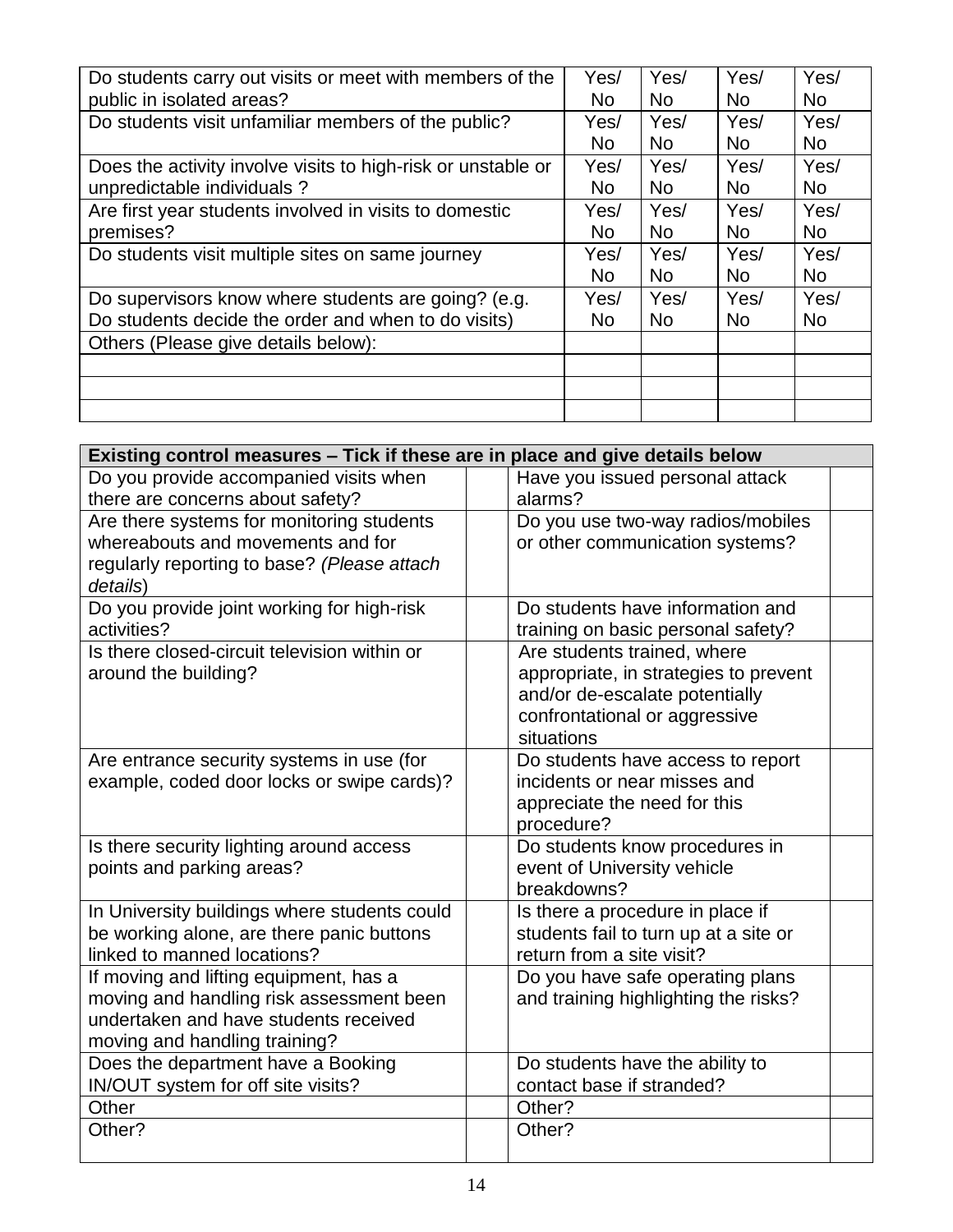Details of Control Measures identified above

Risk(s) remaining after existing control measures are in place

**N.B. This is a Generic Risk assessment and during the course of work additional hazards may occur specific to the job or condition of the employee that will warrant a person specific risk assessment.** 

Additional controls required:

Timetable for implementation of additional control(s)

Name: Signature:

Designation: Date: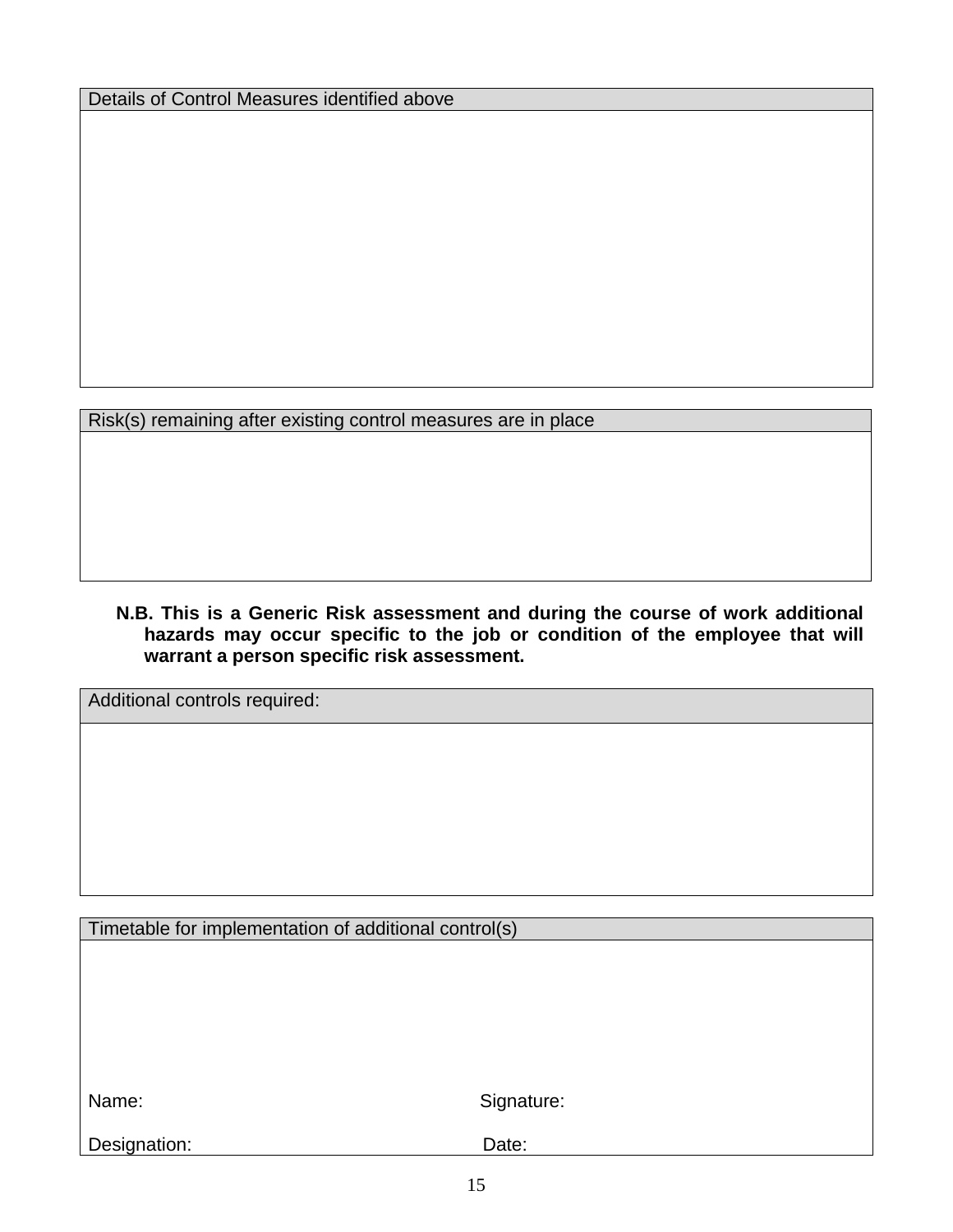# **Requirements regarding Information, Instruction and Training**

## **Information**

Anyone responsible for students identified as lone students must ensure that information is communicated to them regarding the hazards and risks associated with their activities. The outcomes of risk assessments must be shared with students, including control measures put in place to minimise the risk to their safety and well-being.

## **Instruction**

Students should be instructed on the appropriate procedures to follow to carry out their activities as safely as possible. In particular they should be given information on the limits as to what can and cannot be done whilst alone. There should also be instructions on the circumstances in which it is necessary to stop what they are doing and seek advice.

In addition they should be instructed on local safety management systems (e.g. the use of physical and automated "checking in" and monitoring systems and sharing information on their expected schedule of movements with fellow students, flat mates or family etc.). The importance of compliance with procedures must be stressed.

Students must also be given a copy of Appendix 3 – Guidelines for Students. Those responsible for students and their activities must make them aware of their individual responsibility to adhere to the arrangements.

# **Training**

Training is particularly important where there is limited supervision to control, guide and help in situations of uncertainty. Training may be critical to avoid panic reactions in unusual situations. Training should include any knowledge and skills necessary to ensure students are competent to carry out the task unaccompanied and are competent to deal with circumstances that are new, unusual or beyond the scope of training. In the same way, those supervising PGR students must ensure they have sufficient knowledge to conduct or contribute to their own risk assessments and programme their lone activities safely.

The level of training required by students will be determined by the outcome of local risk assessments. Training on local arrangements and specific control measures should be provided locally, but advice on additional training requirements is available through contacting the Safety & Environmental Protection Service (SEPS).

## *Wherever training is identified as necessary within the risk assessment, attendance at the training provided must be mandatory for all relevant students.*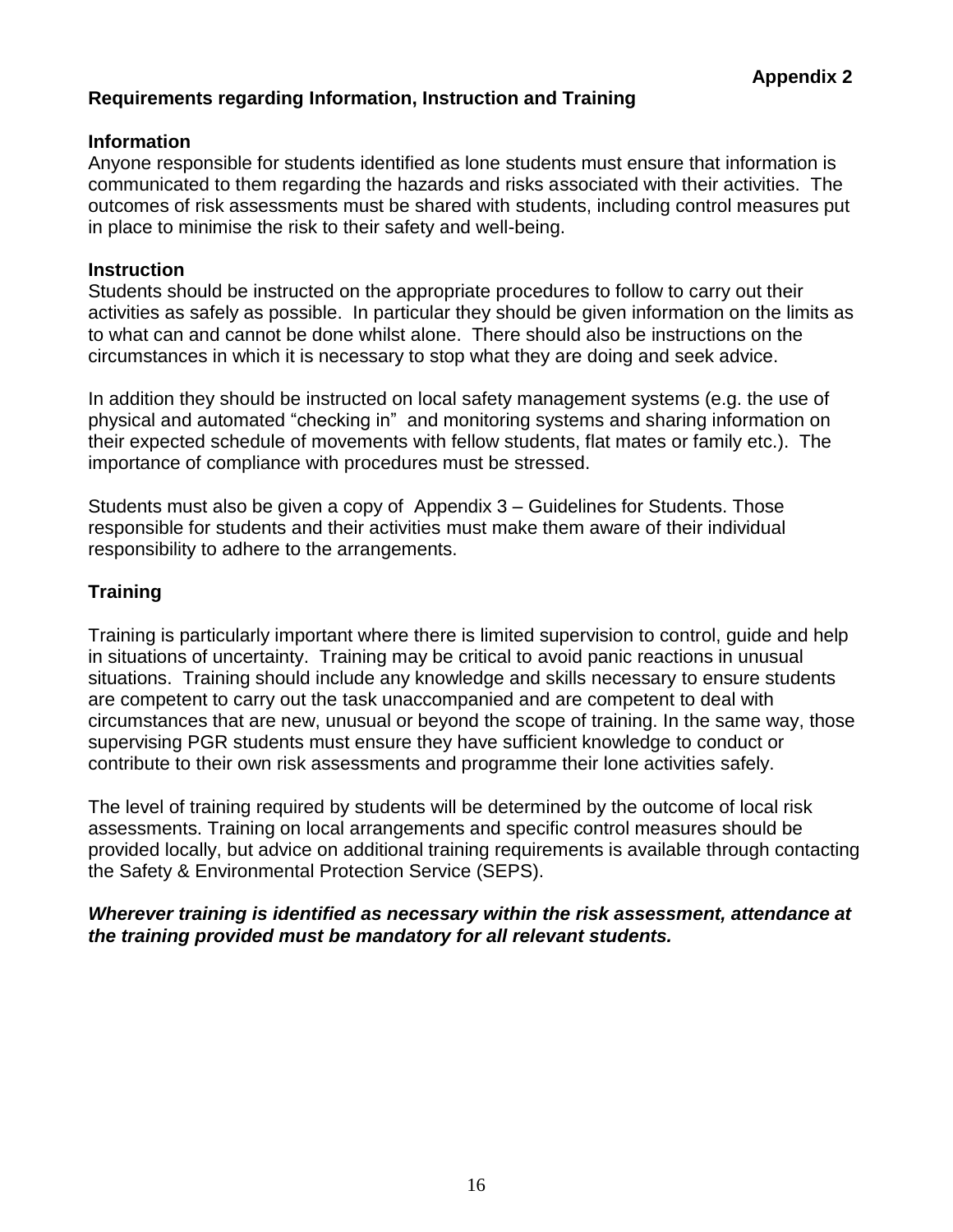## **Appendix 3 Guidelines for Students on Lone Study Activities.**

# **Introduction**

There may be times during your studies when you will be studying, or carrying out other study activities, on your own. Even if the activity itself is not dangerous, the situation makes it more hazardous as there is no one in the immediate area to help should you have an accident or become unwell. These guidelines are intended to let you know what the University does to manage these situations safely, and what your responsibilities are with regard to your own safety.

# **How does the University look after students carrying out lone study activities?**

Your course organiser, others who organise activities within your course, as well as managers of Services providing equipment and facilities for those activities, are required to make sure they are as safe as reasonably practicable for you to undertake/ use. This is explored through risk assessment, as explained in the University's Lone Study Procedure which can be found at<http://www.gla.ac.uk/services/health/>

Any risk assessment findings which suggest significant risks or specific measures that need to be taken to minimise these, should be shared with you so that you understand what you need to do to undertake these activities safely. If you are ever concerned about the safety of an activity, you should raise it with the organiser. If for any reason this is not possible, or you are not satisfied with the response to your enquiry, you can also contact the Safety and Environmental Protection Service, based in the Isabella Elder Building near the Botany Gate on the Gilmorehill Campus, by calling 0141 330 5532 or emailing them at safety@glasgow.ac.uk.

# **How should you look after yourself when carrying out study activities alone?**

Help us to help you -

You must cooperate with the University by adhering to any training, instructions and information you have been given about your study activity, associated equipment, substances, and any safety measures or equipment put in place to protect you. You must report any faulty equipment or other hazardous situations you notice to your activity organiser as soon as possible.

## Personal Safety –

If you are going to be working on your own in University buildings, particularly outside normal working hours, you should always let someone know where you are. If you have a mobile phone, carry it with you at all times, and make sure you know how to contact Security at the main gatehouse in an emergency (on any University landline 'phone, dial 4444 at Gilmorehill, 2222 at Garscube). If using a mobile phone, prefix this number with 0141 330)

You should only be carrying out activities that involve laboratory work, work with any hazardous materials/ equipment, or handling animals, at the request and full knowledge of your course or activity organiser. This should be at agreed times and arrangements should be